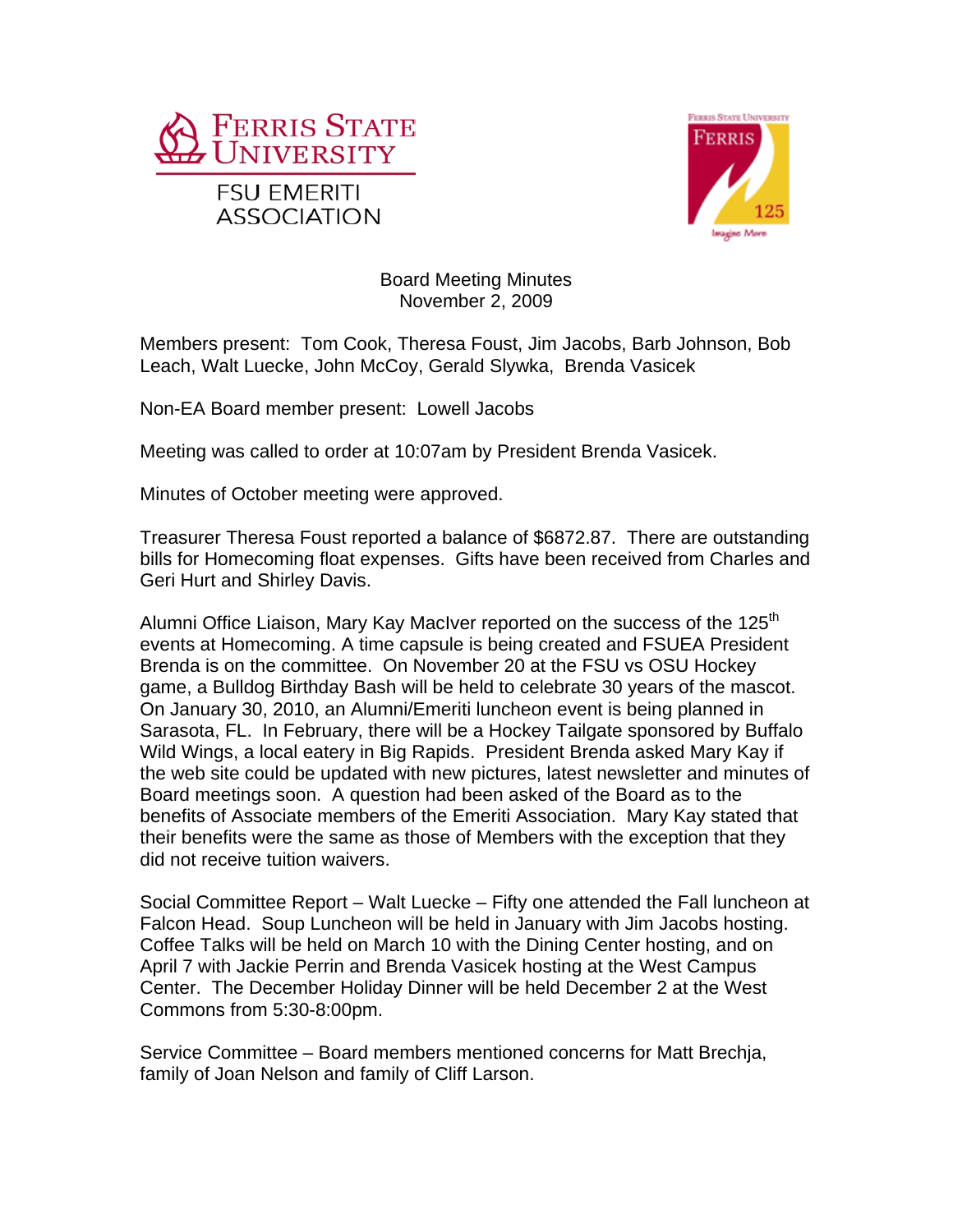Newsletter – March 26, 2010, is the deadline for articles for the next newsletter.

Publicity – Jim Jacobs reported that he continues to give info to the Pioneer and it is published in a timely manner.

Old Business –

There are two polo shirts left  $-1$  large and 1 small - \$15 each

Arizona Report – Luncheon on February 4, 2010 – Barb will send report.

Florida Report – Monthly meetings will begin in December – Bob will sent minutes of meetings.

Proposed Changes in the FSUEA Bylaws were approved at the Fall Luncheon on October 7, 2009.

Printing new Policies and Organization Manuals will be done soon. Goal is to have them printed before the Spring Luncheon.

EA Banner will be stored in the Board Room. It will be used at various Emeriti events.

The EA BOD expressed kudos to Jim Jacobs and helpers for creating a great float for the Homecoming Parade. It was a first and fun project. Jerry Slywka said he attended the activities at the Alumni Tent before the parade.

Todd Jacobs, Director of Planned Giving, gave a short presentation regarding the Foundation Dinner to be held on November 6. Various members of the EA BOD will be attending.

New Business –

EA members Brenda Vasicek and Gloria Park attend a GPS info meeting on October 27.

Suggested workshops for EA members in the Spring were Face Book, GPS, Electronic "gadgets", Cell Phone Etiquette, Texting, Twitter.

Non-EA BOD member present was Lowell Jacobs. He commented on the usage of the Recreation Center. He said it was closed while the roof was repaired, but there was no rebate for the time lost that he had paid for. President Brenda will address the question to Wendy at the Rec Center. Usage of the facility with the new rates for Emeriti will be promoted by President Brenda.